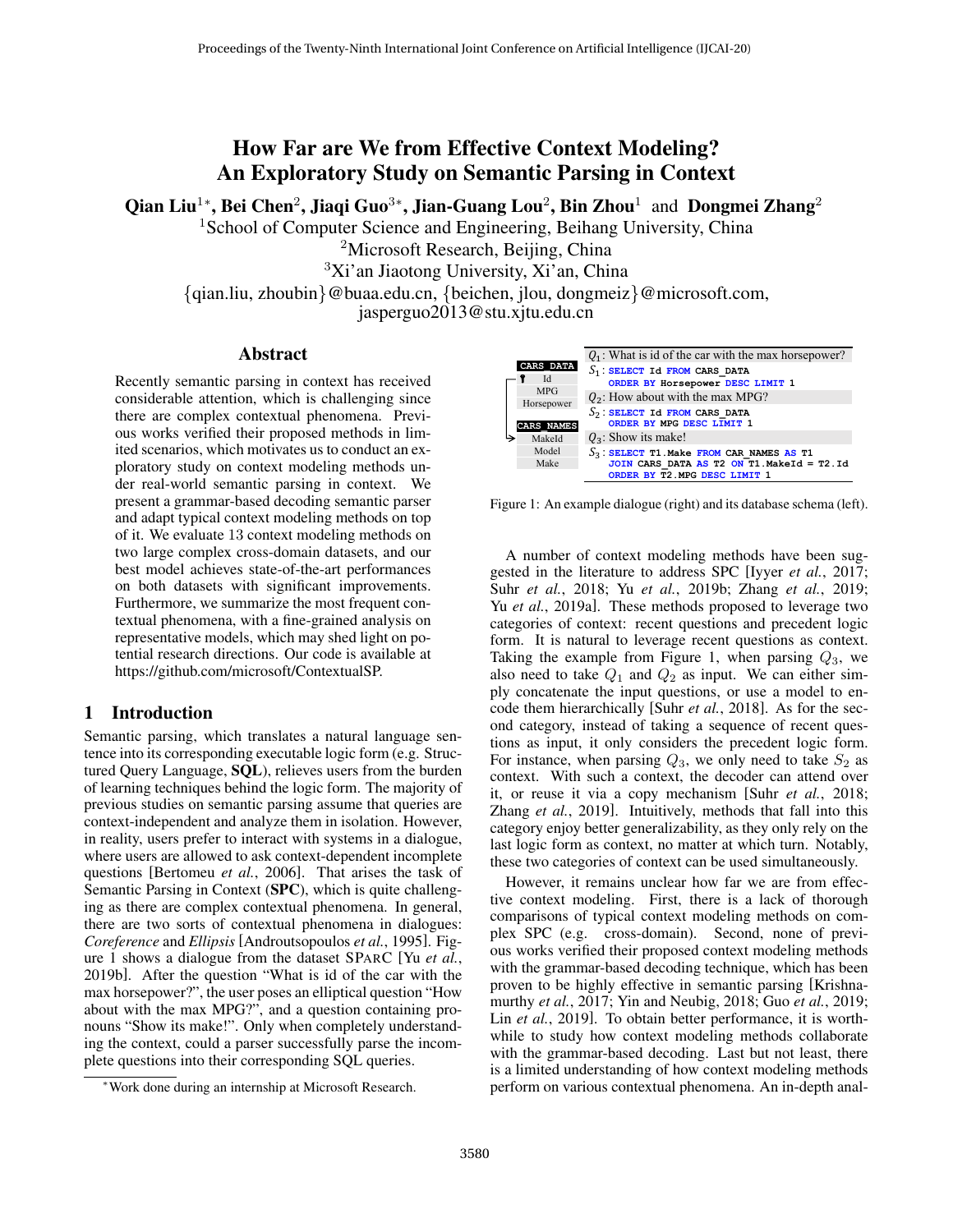ysis can shed light on potential research directions.

In this paper, we try to fulfill the above insufficiency via an exploratory study on real-world semantic parsing in context. Concretely, we present a grammar-based decoding semantic parser and adapt typical context modeling methods on top of it. Through experiments on two large complex cross-domain datasets, SPARC [Yu *et al.*[, 2019b\]](#page-6-2) and COSQL [Yu *[et al.](#page-6-6)*, [2019a\]](#page-6-6), we carefully compare and analyze the performance of different context modeling methods. Our best model achieves state-of-the-art (SOTA) performances on both datasets with significant improvements. Furthermore, we summarize and generalize the most frequent contextual phenomena, with a fine-grained analysis of representative models. Through the analysis, we obtain some interesting findings, which may benefit the community on the potential research directions.

## <span id="page-1-4"></span>2 Methodology

In the task of SPC, we are given a dataset composed of dialogues. Denoting  $\langle x_1, ..., x_n \rangle$  a sequence of natural language questions in a dialogue,  $\langle y_1, ..., y_n \rangle$  are their corresponding SQL queries. Each SQL query is conditioned on a multi-table database schema, and the databases used in test do not appear in training. In this section, we first present a base model without considering context. Then we introduce 6 typical context modeling methods and describe how we equip the base model with these methods. Finally, we present how to augment the model with BERT [\[Devlin](#page-6-11) *et al.*, 2019].

#### 2.1 Base Model

We employ the popularly used attention-based sequence-tosequence architecture [\[Sutskever](#page-6-12) *et al.*, 2014; [Bahdanau](#page-6-13) *et al.*[, 2015\]](#page-6-13) to build our base model. As shown in Figure [2,](#page-1-0) the base model consists of a question encoder and a grammarbased decoder. For each question, the encoder provides contextual representations, while the decoder generates its corresponding SQL query according to a predefined grammar.

#### Question Encoder

To capture contextual information within a question, we apply Bidirectional Long Short-Term Memory Neural Network (BiLSTM) as our question encoder [\[Hochreiter and Schmid](#page-6-14)[huber, 1997;](#page-6-14) [Schuster and Paliwal, 1997\]](#page-6-15). Specifically, at turn i, firstly every token  $x_{i,k}$  in  $x_i$  is fed into a word embedding layer  $\phi^x$  to get its embedding representation  $\phi^x(x_{i,k})$ . On top of the embedding representation, the question encoder obtains a contextual representation  $\mathbf{h}_{i,k}^E = [\mathbf{h}_{i,k}^{\overrightarrow{E}}; \mathbf{h}_{i,k}^{\overleftarrow{E}}]$ , where the forward hidden state is computed as following:

$$
\mathbf{h}_{i,k}^{\overrightarrow{E}} = \mathbf{LSTM}^{\overrightarrow{E}}\left(\phi^x(x_{i,k}), \mathbf{h}_{i,k-1}^{\overrightarrow{E}}\right).
$$
 (1)

#### Grammar-based Decoder

The decoder is grammar-based with attention on the input question [\[Krishnamurthy](#page-6-7) *et al.*, 2017]. Different from producing a SQL query word by word, our decoder outputs a sequence of *grammar rule* (i.e. action). Such a sequence has one-to-one correspondence with the abstract syntax tree of the SQL query. Taking the SQL query in Figure [2](#page-1-0) as an example, it is transformed to the action sequence  $\langle$  Start $\rightarrow$ 

<span id="page-1-0"></span>

Figure 2: The grammar rule and the abstract syntax tree for the SQL **SELECT Id FROM CARS DATA ORDER BY Horsepower DESC LIMIT 1**, along with the framework of our base model. Schema-specific grammar rules change with the database schema.

Root, Root→Select Order, Select→Agg, Agg→max Col Tab, Col<sup>→</sup> Id, Tab→CARS DATA, Order→desc limit Agg, Agg→none Col Tab,  $Col \rightarrow$ Horsepower, Tab $\rightarrow$ CARS DATA  $\rangle$  by left-to-right depth-first traversing on the tree. At each decoding step, a *nonterminal* is expanded using one of its corresponding grammar rules. The rules are either schema-specific (e.g. Col→Horsepower), or schema-agnostic (e.g. Start→Root). More specifically, as shown at the top of Figure [2,](#page-1-0) we make a little modification on Order-related rules upon the grammar proposed by [Guo](#page-6-9) *et [al.](#page-6-9)* [\[2019\]](#page-6-9), which has been proven to have better performance than vanilla SQL grammar. Denoting  $\mathbf{LSTM}^{\vec{D}}$  the unidirectional LSTM used in the decoder, at each decoding step  $j$  of turn  $i$ , it takes the embedding of the previous generated grammar rule  $\phi^y(y_{i,j-1})$  (indicated as the dash lines in Figure [2\)](#page-1-0), and updates its hidden state as:

<span id="page-1-3"></span>
$$
\mathbf{h}_{i,j}^{\overrightarrow{D}} = \mathbf{LSTM}^{\overrightarrow{D}}\Big([\phi^y(y_{i,j-1}); \mathbf{c}_{i,j-1}], \mathbf{h}_{i,j-1}^{\overrightarrow{D}}\Big), \quad (2)
$$

<span id="page-1-2"></span>where  $c_{i,j-1}$  is the context vector produced by attending on each encoder hidden state  $\mathbf{h}_{i,k}^E$  in the previous step:

<span id="page-1-1"></span>
$$
e_{i,k} = \mathbf{h}_{i,k}^E \mathbf{W}^e \mathbf{h}_{i,j-1}^{\overrightarrow{D}}, a_{i,k} = \frac{\exp(e_{i,k})}{\sum_k \exp(e_{i,k})},
$$
  

$$
\mathbf{c}_{i,j-1} = \sum_k \mathbf{h}_{i,k}^E \cdot a_{i,k},
$$
 (3)

where  $\mathbf{W}^e$  is a learned matrix.  $\mathbf{h}_{i,0}^{\overrightarrow{D}}$  is initialized by the final encoder hidden state  $\mathbf{h}_{i,|\mathbf{x}_i|}^E$ , while  $\mathbf{c}_{i,0}$  is a zero-vector.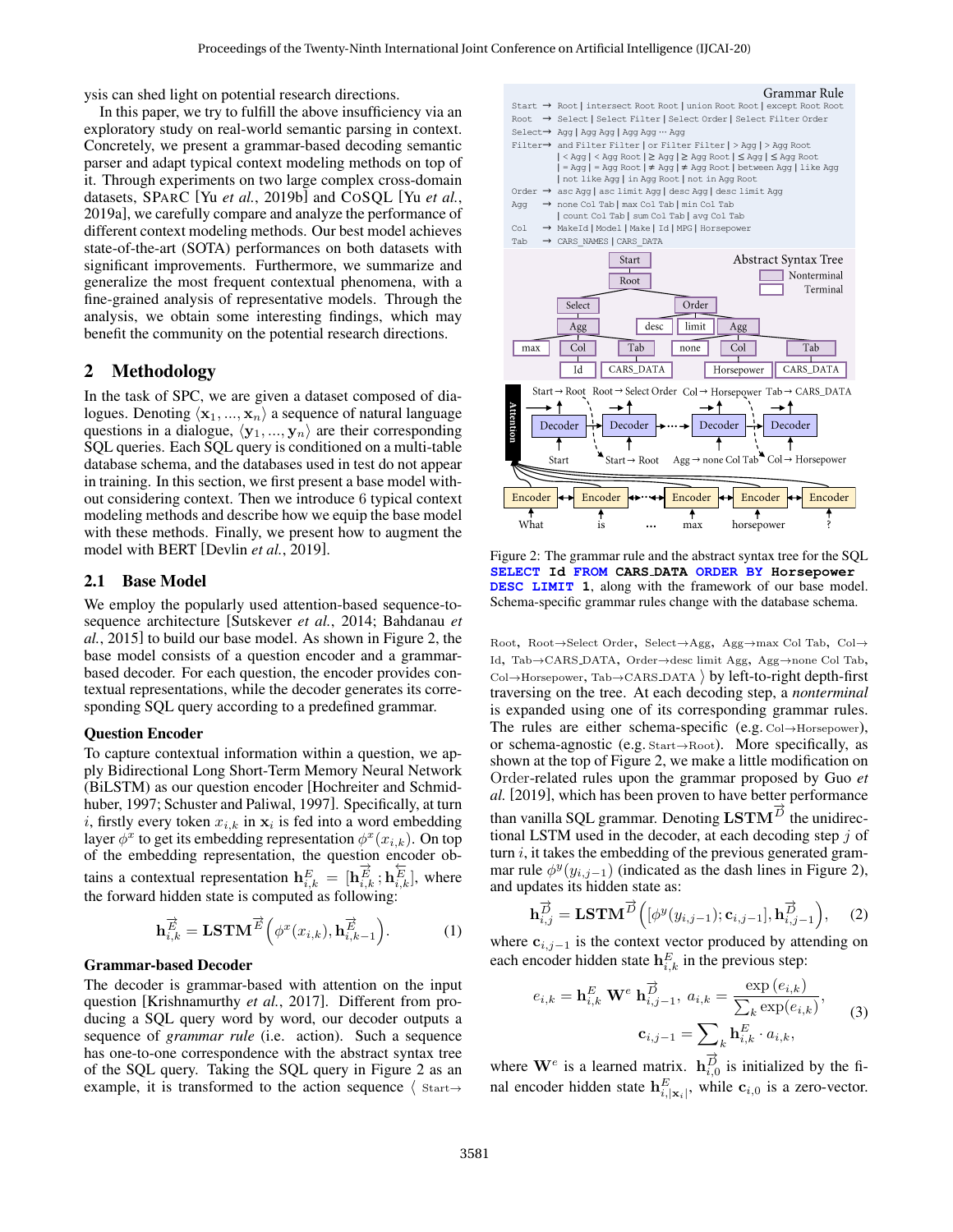<span id="page-2-0"></span>

Figure 3: Different methods to incorporate recent  $h$  questions  $[x_{i-h},...,x_{i-1}]$ . (a) CONCAT: concatenate recent questions with  $x_i$  as input; (b) TURN: employ a turn-level encoder to capture the inter-dependencies among questions in different turns; (c) GATE: use a gate mechanism to compute the importance of each question.

For each schema-agnostic grammar rule,  $\phi^y$  returns a learned embedding. The embedding of a schema-specific grammar rule is obtained by passing its schema (i.e. table or column) through another unidirectional LSTM, namely schema encoder  $LSTM^{\overrightarrow{S}}$ . For example, the embedding of Col→Id is:

<span id="page-2-2"></span>
$$
\phi^{y}(\text{Col}\rightarrow\text{Id}) = \mathbf{LSTM}^{\overrightarrow{S}}(\phi^{x}(\text{``Id''}), \overrightarrow{0}). \tag{4}
$$

As for the output  $y_{i,j}$ , if the expanded nonterminal corresponds to schema-agnostic grammar rules, we can obtain the output probability of action  $\gamma$  as:

$$
P(y_{i,j} = \gamma) \propto \exp\left(\tanh\left(\left[\mathbf{h}_{i,j}^{\overrightarrow{D}}; \mathbf{c}_{i,j}\right] \mathbf{W}^o\right) \phi^y(\gamma)\right), \quad (5)
$$

where  $\mathbf{W}^o$  is a learned matrix. When it comes to schemaspecific grammar rules, the main challenge is that the model may encounter schemas never appeared in training due to the cross-domain setting. To deal with it, we do not directly compute the similarity between the decoder hidden state and the schema-specific grammar rule embedding. Instead, we first obtain the unnormalized linking score  $l(x_{i,k}, \gamma)$  between the k-th token in  $x_i$  and the schema inside action  $\gamma$ . It is computed by both handcraft features (e.g. word exact match) [Bogin *et al.*[, 2019\]](#page-6-16) and learned similarity (i.e. dot product between word embedding and grammar rule embedding). With the input question as bridge, we reuse the attention score  $a_{i,k}$  in Equation [3](#page-1-1) to measure the probability of outputting a schema-specific action  $\gamma$  as:

<span id="page-2-3"></span>
$$
P(y_{i,j} = \gamma) \propto \exp\left(\sum_{k} a_{i,k} \cdot l(x_{i,k}, \gamma)\right). \tag{6}
$$

#### 2.2 Recent Questions as Context

To take advantage of the question context, we provide the base model with recent  $h$  questions as additional input. As shown in Figure [3,](#page-2-0) we summarize and generalize three ways to incorporate recent questions as context.

CONCAT. The method concatenates recent questions with the current question in order, making the input of the question encoder be  $[x_{i-h},...,x_i]$ , while the architecture of the base model remains the same. We do not insert special delimiters between questions, as there are punctuation marks.

TURN. A dialogue can be seen as a sequence of questions which, in turn, are sequences of words. Considering such hierarchy, Suhr *[et al.](#page-6-4)* [\[2018\]](#page-6-4) employed a turn-level encoder (i.e. an unidirectional LSTM) to encode recent questions hierarchically. At turn  $i$ , it takes the previous question vector  $\mathbf{h}_{i-1}^E = [\mathbf{h}_{i-1,1}^{\overleftrightarrow{E}}, \mathbf{h}_{i-1,|\mathbf{x}_{i-1}|}^{\overleftrightarrow{E}}]$  as input, and updates its hidden state to  $\mathbf{h}_i^{\overrightarrow{T}}$ . Then  $\mathbf{h}_i^{\overrightarrow{T}}$  is fed into the question encoder as an implicit context. Accordingly Equation [1](#page-1-2) is rewritten:

$$
\mathbf{h}_{i,k}^{\overrightarrow{E}} = \mathbf{LSTM}^{\overrightarrow{E}}\left( [\phi^x(x_{i,k}); \mathbf{h}_i^{\overrightarrow{T}}], \mathbf{h}_{i,k-1}^{\overrightarrow{E}} \right). \tag{7}
$$

Similar to CONCAT, Suhr *[et al.](#page-6-4)* [\[2018\]](#page-6-4) allowed the decoder to attend over all encoder hidden states. To make the decoder distinguish hidden states from different turns, they further proposed a relative distance embedding  $\phi^d$  in attention computing. Taking the above into account, Equation [3](#page-1-1) is as:

<span id="page-2-1"></span>
$$
e_{i-t,k} = [\mathbf{h}_{i-t,k}^{E}; \phi^{d}(t)] \mathbf{W}^{e} \mathbf{h}_{i,j-1}^{\overrightarrow{D}},
$$
  
\n
$$
a_{i-t,k} = \frac{\exp(e_{i-t,k})}{\sum_{t} \sum_{k} \exp(e_{i-t,k})},
$$
  
\n
$$
\mathbf{c}_{i,j-1} = \sum_{t} \sum_{k} [\mathbf{h}_{i-t,k}^{E}; \phi^{d}(t)] \cdot a_{i-t,k},
$$
\n(8)

where  $t \in [0, \ldots, h]$  represents the relative distance.

GATE. To jointly model the decoder attention in token-level and question-level, inspired by the advances of open-domain dialogue area [\[Zhang](#page-6-17) *et al.*, 2018], we propose a gate mechanism to automatically compute the importance of each question. The importance is computed by:

$$
g_{i-t} = \mathbf{V}^g \tanh(\mathbf{U}^g \mathbf{h}_{i-t}^E + \mathbf{W}^g \mathbf{h}_i^E),
$$
  

$$
\bar{g}_{i-t} = \frac{\exp(g_{i-t})}{\sum_t \exp(g_{i-t})},
$$
 (9)

where  $\{V^g, W^g, U^g\}$  are learned parameters and  $0 \le t \le h$ . As done in Equation [8](#page-2-1) except for the relative distance embedding, the decoder of GATE also attends over all the encoder hidden states. And the question-level importance  $\bar{g}_{i-t}$  is employed as the coefficient of the attention scores at turn  $i-t$ .

#### 2.3 Precedent SQL as Context

Besides recent questions, as mentioned in Section [1,](#page-0-1) the precedent SQL can also be context. As shown in Figure [4,](#page-3-0) the usage of  $y_{i-1}$  requires a SQL encoder, where we employ another BiLSTM to achieve it. The m-th contextual action representation at turn  $i-1$ ,  $\mathbf{h}_{i-1,m}^{A}$ , can be obtained by passing the action sequence through the SQL encoder.

**SQL ATTN.** Attention over  $y_{i-1}$  is a straightforward method to incorporate the SQL context. Given  $\mathbf{h}_{i-1,m}^A$ , we employ a similar manner as Equation [3](#page-1-1) to compute attention score and thus obtain the SQL context vector. This vector is employed as an additional input for decoder in Equation [2.](#page-1-3)

ACTION COPY. To reuse the precedent generated SQL, [Zhang](#page-6-5) *et al.* [\[2019\]](#page-6-5) presented a token-level copy mechanism on their non-grammar based parser. Inspired by them, we propose an action-level copy mechanism suited for grammarbased decoding. It enables the decoder to copy actions appearing in  $y_{i-1}$ , when the actions are compatible to the current expanded nonterminal. As the copied actions lie in the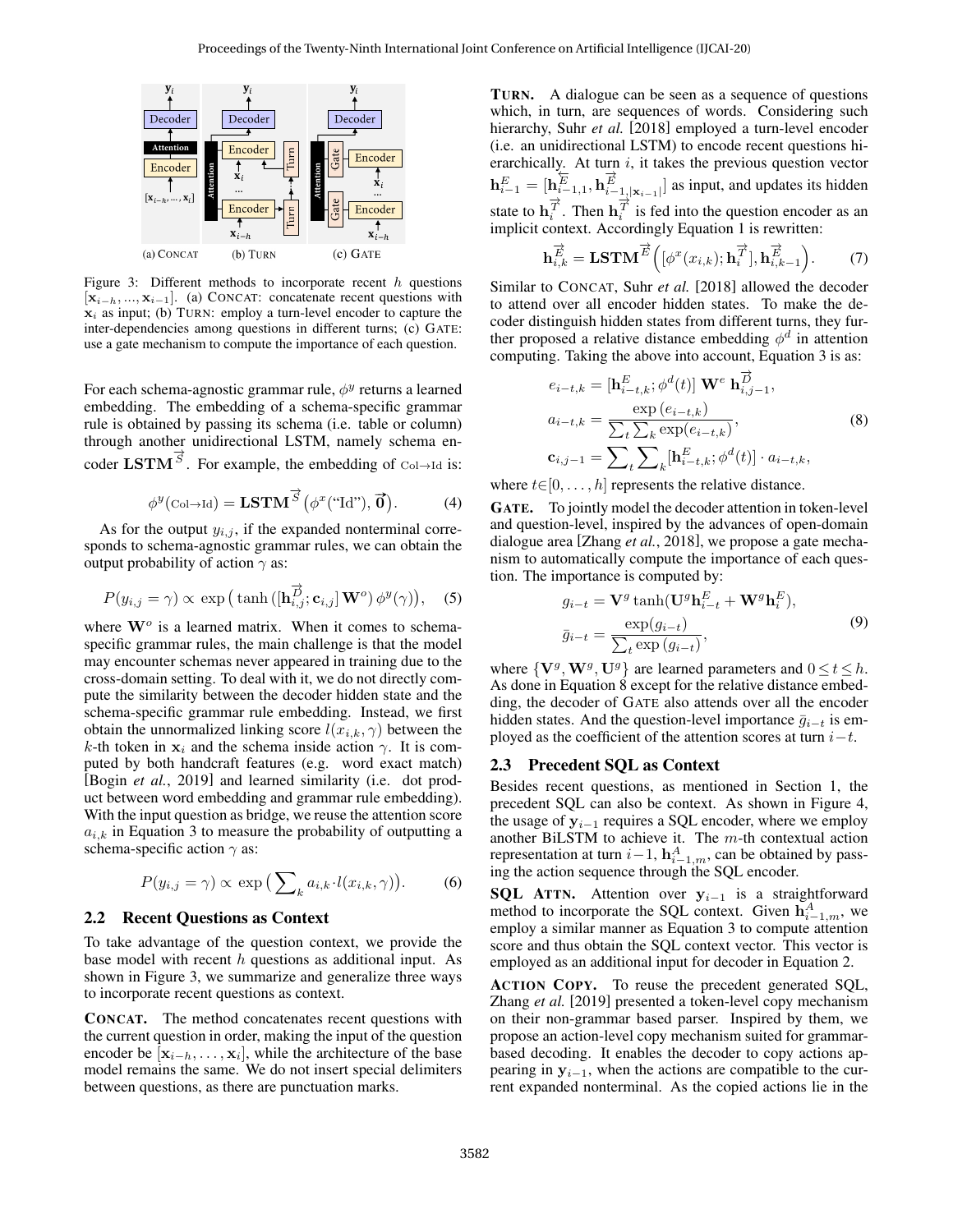<span id="page-3-0"></span>

Figure 4: Different methods to employ the precedent SQL  $y_{i-1}$ . *SQL Enc.* is short for SQL Encoder, *Tree Ext.* for Subtree Extractor, and *Gen.* for Generate. (a) SQL ATTN: attending over  $y_{i-1}$ ; (b) ACTION COPY: allow to copy actions from  $y_{i-1}$ ; (c) TREE COPY: allow to copy action subtrees extracted from  $y_{i-1}$ .

same semantic space with the generated ones, the output probability for action  $\gamma$  is a mix of generating (g) and copying (c). The generating probability  $P(y_{i,j} = \gamma | \mathbf{g})$  follows Equation [5](#page-2-2) and [6,](#page-2-3) while the copying probability is:

$$
P(y_{i,j} = \gamma | \mathbf{c}) \propto \sum_{m} \mathbf{1} [\gamma = y_{i-1,m}] \cdot \exp(\mathbf{h}_{i,j}^{\overrightarrow{D}} \mathbf{W}^l \mathbf{h}_{i-1,m}^A), \quad (10)
$$

where  $\mathbf{W}^l$  is a learned matrix. Denoting  $P_{i,j}^{copy}$  the probability of copying at decoding step j of turn  $i$ , it can be obtained by  $\sigma(\mathbf{W}^c \mathbf{h}_{i,j}^{\vec{D}} + \mathbf{b}^c)$ , where  $\{\mathbf{W}^c, \mathbf{b}^c\}$  are learned parameters and  $\sigma$  is the sigmoid function. The final probability  $P(y_{i,j} = \gamma)$  is computed by:

$$
P_{i,j}^{copy} \cdot P(y_{i,j} = \gamma | \mathbf{c}) + (1 - P_{i,j}^{copy}) \cdot P(y_{i,j} = \gamma | \mathbf{g}). \tag{11}
$$

TREE COPY. Besides the action-level copy, we also introduce a tree-level copy mechanism. As illustrated in Figure [4,](#page-3-0) tree-level copy mechanism enables the decoder to copy action subtrees extracted from  $y_{i-1}$ , which shrinks the number of decoding steps by a large margin. Similar idea has been proposed in a non-grammar based decoder [\[Suhr](#page-6-4) *et al.*, [2018\]](#page-6-4). In fact, a subtree is an action sequence starting from specific nonterminals, such as Select. To give an example,  $\langle$  Select→Agg, Agg→max Col Tab, Col→Id, Tab→CARS\_DATA  $\rangle$ makes up a subtree for the tree in Figure [2.](#page-1-0) For a subtree v, its representation  $\phi^t(v)$  is the final hidden state when feeding its corresponding action sequence into the SQL encoder. Then we can obtain the output probability of subtree  $v$  as:

$$
P(y_{i,j} = v) \propto \exp\left(\mathbf{h}_{i,j}^{\overrightarrow{D}} \mathbf{W}^t \phi^t(v)\right),\tag{12}
$$

where  $W<sup>t</sup>$  is a learned matrix. The output probabilities of subtrees are normalized together with Equation [5](#page-2-2) and [6.](#page-2-3)

#### 2.4 BERT Enhanced Embedding

We employ BERT [\[Devlin](#page-6-11) et al., 2019] to augment our model via enhancing the embedding of questions and schemas. We first concatenate the input question and all the schemas in a deterministic order with [SEP] as delimiter [\[Hwang](#page-6-18) *et al.*, [2019\]](#page-6-18). For instance, the input for  $Q_1$  in Figure [1](#page-0-0) is "What is id ... max horsepower? [SEP] CARS DATA ... [SEP] Make". Feeding it into BERT, we obtain the schema-aware question representations and question-aware schema representations. These contextual representations are used to substitute  $\phi^x$ subsequently, while other parts of the model remain the same.

<span id="page-3-2"></span>

| Model                           | <b>SParC</b>         |              | CoSOL                |              |
|---------------------------------|----------------------|--------------|----------------------|--------------|
|                                 | Oues.Match Int.Match |              | Oues.Match Int.Match |              |
| SyntaxSQL-con                   | 18.5                 | 4.3          | 15.1                 | 2.7          |
| $CD-Seq2Seq$                    | 21.9                 | 8.1          | 13.8                 | 2.1          |
| EditSOL                         | 33.0                 | 16.4         | 22.2                 | 5.8          |
| Ours                            | 41.8                 | 20.6         | 33.5                 | 9.6          |
| EditSQL + BERT<br>$Ours + BERT$ | 47.2<br>52.6         | 29.5<br>29.9 | 40.0<br>41.0         | 11.0<br>14.0 |
|                                 |                      |              |                      |              |

Table 1: We report the best performance observed in 5 runs on the development sets of both SPARC and COSQL, since their test sets are not public. We also conduct Wilcoxon signed-rank tests between our method and the baselines, and the bold results show the improvements of our model are significant with  $p < 0.005$ .

#### 3 Experiment & Analysis

We conduct experiments to study whether the introduced methods are able to effectively model context in the task of SPC (Section [3.2\)](#page-4-0), and further perform a fine-grained analysis on various contextual phenomena (Section [3.3\)](#page-4-1).

#### 3.1 Experimental Setup

Dataset. Two large complex cross-domain datasets are used: SPARC [Yu *et al.*[, 2019b\]](#page-6-2) consists of 3034 / 422 dialogues for train / development, and COSQL [Yu *et al.*[, 2019a\]](#page-6-6) consists of  $2164/292$  ones. The average turn numbers of SPARC and COSQL are 3.0 and 5.2, respectively.

Evaluation Metrics. We evaluate predicted SQL queries using exact set match accuracy [Yu *et al.*[, 2019b\]](#page-6-2). Based on it, we consider three metrics: *Question Match* (Ques.Match), the match accuracy over all questions, *Interaction Match* (Int.Match), the match accuracy over all dialogues<sup>[1](#page-3-1)</sup>, and *Turn* i *Match*, the match accuracy over questions at turn i.

Implementation Detail. Our implementation is based on PyTorch [\[Paszke](#page-6-19) *et al.*, 2017], AllenNLP [\[Gardner](#page-6-20) *et al.*, [2018\]](#page-6-20) and the library transformers [Wolf *et al.*[, 2019\]](#page-6-21). We adopt the Adam optimizer and set the learning rate as 1e-3 on all modules except for BERT, for which a learning rate of 1e-5 is used [\[Kingma and Ba, 2015\]](#page-6-22). The dimensions of word embedding, action embedding and distance embedding are 100, while the hidden state dimensions of question encoder, grammar-based decoder, turn-level encoder and SQL encoder are 200. We initialize word embedding using GloVe [\[Pennington](#page-6-23) *et al.*, 2014] for non-BERT models. For methods that use recent  $h$  questions,  $h$  is set as 5 on both datasets.

Baselines. We consider three models as our baselines. SyntaxSQL-con and CD-Seq2Seq are two strong baselines introduced in the SPARC dataset paper [Yu *et al.*[, 2019b\]](#page-6-2). SyntaxSQL-con employs a BiLSTM model to encode dialogue history upon the SyntaxSQLNet model (analogous to our TURN) [Yu *et al.*[, 2018\]](#page-6-24), while CD-Seq2Seq is adapted from Suhr *[et al.](#page-6-4)* [\[2018\]](#page-6-4) for cross-domain settings (analogous to our TURN+TREE COPY). EditSQL [Zhang *et al.*[, 2019\]](#page-6-5) is a STOA baseline which mainly makes use of SQL attention and token-level copy (analogous to our TURN+SQL ATTN+ACTION COPY).

<span id="page-3-1"></span><sup>&</sup>lt;sup>1</sup>Int.Match is much more challenging as it requires each predicted SQL in a dialogue to be correct.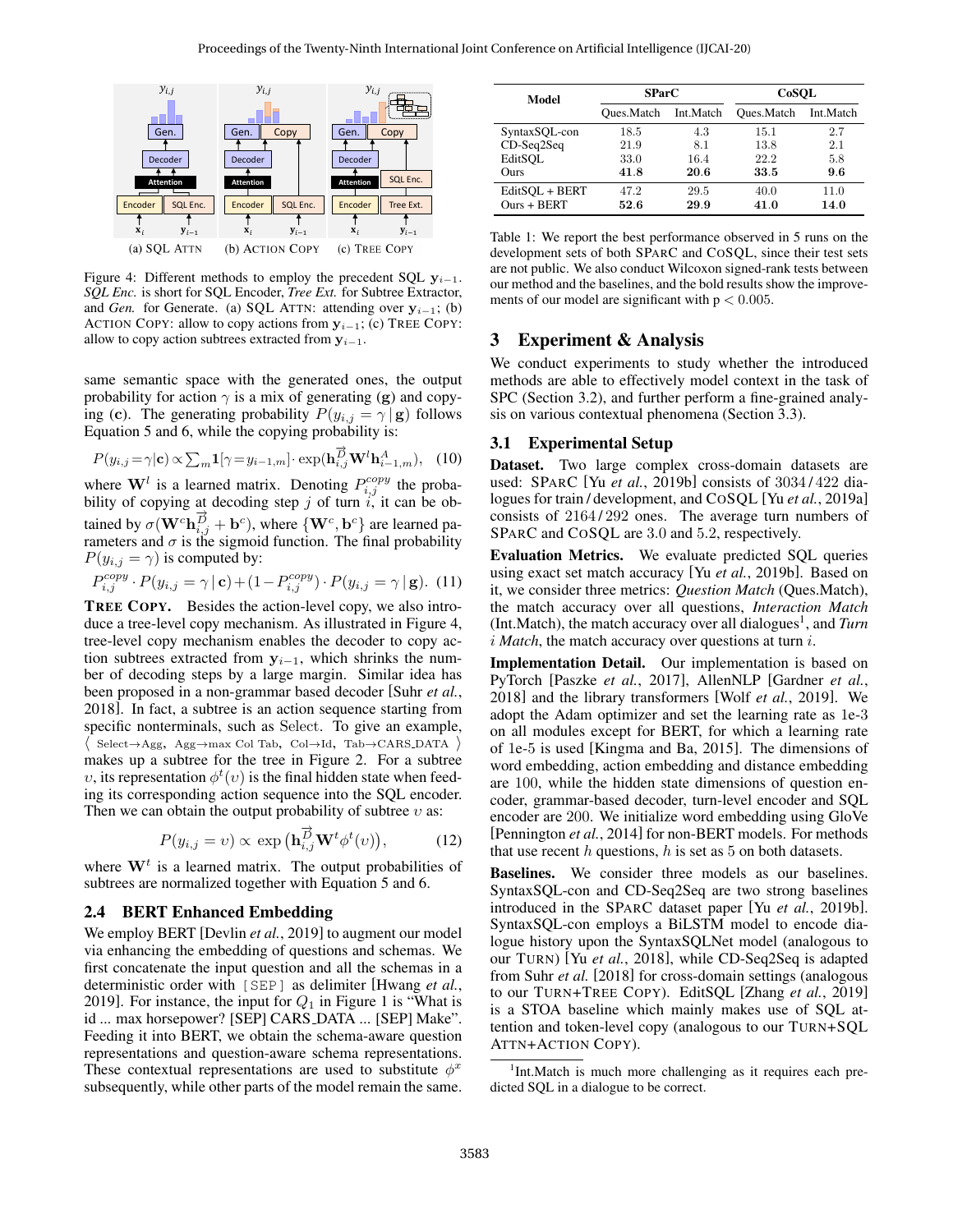<span id="page-4-2"></span>

Figure 5: Question Match, Interaction Match and Turn i Match on SPARC and COSQL development sets. The numbers are averaged over 5 runs. The first column represents *absolute* values. The rest are *improvements* of different context modeling methods over CONCAT.

#### <span id="page-4-0"></span>3.2 Model Comparison

Taking CONCAT as a representative, we compare the performance of our model with other models, as shown in Table [1.](#page-3-2) As illustrated, our model outperforms baselines by a large margin with or without BERT, achieving new SOTA performances on both datasets. Compared with the previous SOTA without BERT on SPARC, our model improves Ques.Match and Int.Match by 8.8 and 4.2 points, respectively.

To conduct a thorough comparison, we evaluate 13 different context modeling methods upon the same parser, including 6 methods introduced in Section [2](#page-1-4) and 7 selective combinations of them (e.g., CONCAT+ACTION COPY). The experimental results are presented in Figure [5.](#page-4-2) Taken as a whole, it is very surprising to observe that none of these methods can be consistently superior to the others. The experimental results on BERT-based models show the same trend. Diving deep into the methods only using recent questions as context, we observe that CONCAT and TURN perform competitively, outperforming GATE by a large margin. With respect to the methods only using precedent SQL as context, ACTION COPY significantly surpasses TREE COPY and SQL ATTN in all metrics. In addition, we observe that there is little difference in the performance of ACTION COPY and CONCAT, which implies that using precedent SQL as context gives almost the same effect with using recent questions. In terms of the combinations of different context modeling methods, they do not significantly improve the performance as we expected.

As mentioned in Section [1,](#page-0-1) intuitively, methods which only use the precedent SQL enjoy better generalizability. To validate it, we further conduct an *out-of-distribution* experiment to assess the generalizability of different context modeling methods. Concretely, we select three representative methods and train them on questions at turn 1 and 2, whereas test them at turn 3, 4 and beyond. As shown in Figure [6,](#page-4-3) ACTION

<span id="page-4-3"></span>

Figure 6: Out-of-distribution experimental results (Turn i Match) of three models on SPARC and COSQL development sets.

COPY has a consistently comparable or better performance, validating the intuition. Meanwhile, CONCAT appears to be strikingly competitive, demonstrating it also has a good generalizability. Compared with them, TURN is more vulnerable to out-of-distribution questions. In conclusion, existing context modeling methods in the task of SPC are not as effective as expected, since they do not show a significant advantage over the simple concatenation method.

#### <span id="page-4-1"></span>3.3 Fine-grained Analysis

By a careful investigation on contextual phenomena, we summarize them in multiple hierarchies. Roughly, there are three kinds of contextual phenomena in questions: *semantically complete*, *coreference* and *ellipsis*. Semantically complete means a question can reflect all the meaning of its corresponding SQL. Coreference means a question contains pronouns, while ellipsis means the question cannot reflect all of its SQL, even if resolving its pronouns. In the fine-grained level, coreference can be divided into 5 types according to its pronoun [\[Androutsopoulos](#page-6-1) *et al.*, 1995]. Ellipsis can be characterized by its intention: *continuation* and *substitution*[2](#page-4-4) . Continuation is to augment extra semantics (e.g. Filter), and substitution refers to the situation where current question is intended to substitute particular semantics in the precedent question. Substitution can be further branched into 4 types: *explicit* vs. *implicit* and *schema* vs. *operator*. Explicit means the current question provides contextual clues (i.e. partial context overlaps with the precedent question) to help locate the substitution target, while implicit does not. In most cases, the target is schema or operator. In order to study the effect of context modeling methods on various phenomena, as shown in Table [2,](#page-5-0) we take the development set of SPARC as an example to perform our analysis. The analysis begins by presenting Ques.Match of three representative models on the above fine-grained types in Figure [7.](#page-5-1) As shown, though different methods have different strengths, they all perform poorly on certain types, which will be elaborated below.

Coreference. Diving deep into the coreference (left of Figure [7\)](#page-5-1), we observe that all methods struggle with two finegrained types: *definite noun phrases* and *one anaphora*. Through our study, we find the scope of antecedent is a key factor. An antecedent is one or more entities referred by a

<span id="page-4-4"></span><sup>&</sup>lt;sup>2</sup>The fine-grained types of ellipsis are proposed by us because there is no consensus yet.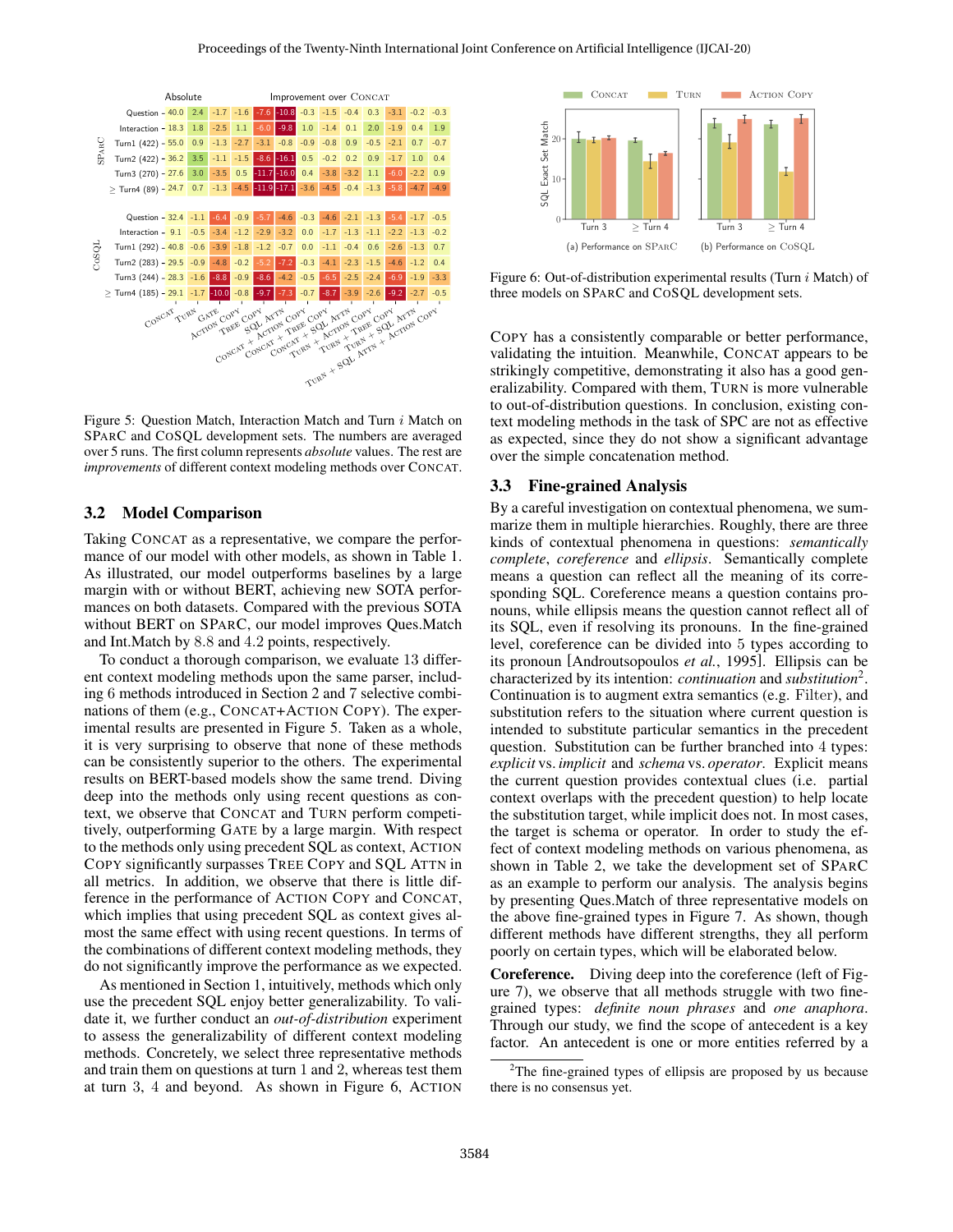<span id="page-5-0"></span>

| <b>Contextual Phenomena</b>  |                          | <b>Fine-grained Types</b> |     | <b>Example</b><br><b>Precedent Question</b><br><b>Current Question</b> |                                            |  |
|------------------------------|--------------------------|---------------------------|-----|------------------------------------------------------------------------|--------------------------------------------|--|
|                              |                          |                           |     |                                                                        |                                            |  |
| <b>Semantically Complete</b> | Context Independent      |                           | 149 | Show the nationality of each person.                                   | Group people by their nationality.         |  |
| Coreference                  | <b>Bridging Anaphora</b> |                           | 31  | Show the version number for all templates.                             | What is the smallest value?                |  |
|                              | Definite Noun Phrases    |                           | 67  | Which country has a head of state named Beatrix?                       | What languages are spoken in that country? |  |
|                              | One Anaphora             |                           | 59  | Order the pets by age.                                                 | How much does each one weigh?              |  |
|                              | Demonstrative Pronoun    |                           | 195 | Which students have pets?                                              | Of those, whose last name is smith?        |  |
|                              | Possessive Determiner    |                           | 88  | How many highs choolers are liked by some one else?                    | What are their names?                      |  |
| Ellipsis                     | Continuation             |                           | 131 | What are all the flight numbers?                                       | Which land in Aberdeen?                    |  |
|                              | Substitution             | Explicit                  | 61  | What is id of the car with the max horsepower?                         | How about with the max MPG?                |  |
|                              |                          | Implicit                  | 60  | Find the names of museums opened before 2010.                          | How about <b>after</b> ?                   |  |
|                              |                          | Schema                    | 80  | How many losers participated in the Australian Open?                   | Winners?                                   |  |
|                              |                          | Operator                  | 41  | Who was the last student to register?                                  | Who was the first to register?             |  |

Table 2: Different fine-grained types, their count and representative examples from the SPARC development set. one means *one* is a pronoun. Winners means *Winners* is a phrase intended to substitute *losers*.

<span id="page-5-1"></span>

Figure 7: The average Ques.Match (across 5 runs) of different context modeling methods on fine-grained types.

pronoun. Its scope is either *whole*, where the antecedent is the precedent answer, or *partial*, where the antecedent is part of the precedent question. The above-mentioned finegrained types are more challenging as their partial proportion are nearly 40%, while for *demonstrative pronoun* it is only 22%. It is reasonable as partial requires complex inference on context. Considering the  $4<sup>th</sup>$  example in Table [2,](#page-5-0) "one" refers to "pets" instead of "age" because the accompanying verb is "weigh". From this observation, we draw the conclusion that current context modeling methods do not succeed on pronouns which require complex inference on context.

Ellipsis. As for ellipsis (right of Figure [7\)](#page-5-1), we obtain some findings by comparisons in three aspects. The first finding is that all models have a better performance on continuation than substitution. This is expected since there are redundant semantics in substitution, while not in continuation. Consid-ering the 8<sup>th</sup> example in Table [2,](#page-5-0) "horsepower" is redundant and it may raise noise in SQL prediction. The second finding comes from the unexpected drop from *implicit(substitution)* to *explicit(substitution)*. Intuitively, explicit should surpass implicit on substitution as it provides more contextual clues. The finding demonstrates that contextual clues are obviously not well utilized by the context modeling methods. Third, compared with *schema(substitution)*, *operator(substitution)* achieves a comparable or better performance consistently. We believe it is caused by the cross-domain setting, which makes schema related substitution more difficult.

### 4 Related Work

The most related work is the line of semantic parsing in context. In the topic of SQL, [Zettlemoyer and Collins](#page-6-25) [\[2009\]](#page-6-25) proposed a context-independent CCG parser and then applied it to do context-dependent substitution, [Iyyer](#page-6-3) *et al.* [\[2017\]](#page-6-3) applied a search-based method for sequential questions, and Suhr *[et al.](#page-6-4)* [\[2018\]](#page-6-4) provided the first sequence-to-sequence solution in the area. More recently, [Zhang](#page-6-5) *et al.* [\[2019\]](#page-6-5) presented a edit-based method to reuse the precedent generated SQL, while Liu *[et al.](#page-6-26)* [\[2019\]](#page-6-26) introduced an auxiliary task. With respect to other logic forms, [Long](#page-6-27) *et al.* [\[2016\]](#page-6-27) focused on understanding execution commands in context, [Guo](#page-6-28) *et [al.](#page-6-28)* [\[2018\]](#page-6-28) on question answering over knowledge base in a conversation, and [Iyer *et al.*[, 2018\]](#page-6-29) on code generation in environment context. Our work is different from theirs as we perform an exploratory study, not fulfilled by previous works.

There are also several related works that provided studies on context. [Hwang](#page-6-18) *et al.* [\[2019\]](#page-6-18) explored the contextual representations in context-independent semantic parsing, and [Sankar](#page-6-30) *et al.* [\[2019\]](#page-6-30) studied how conversational agents use conversation history to generate response. Different from them, our task focuses on context modeling for semantic parsing. Under the same task, [Androutsopoulos](#page-6-1) *et al.* [\[1995\]](#page-6-1) summarized contextual phenomena in a coarse-grained level, while [Bertomeu](#page-6-0) *et al.* [\[2006\]](#page-6-0) performed a Wizard-of-Oz experiment to study the most frequent phenomena. What makes our work different from them is that we not only summarize contextual phenomena by fine-grained types, but also perform an analysis of context modeling methods.

#### 5 Conclusion & Future Work

This work conducts an exploratory study on semantic parsing in context, to realize how far we are from effective context modeling. Through a thorough comparison, we find that existing context modeling methods are not as effective as expected. A simple concatenation method can be much competitive. Furthermore, by performing a fine-grained analysis, we summarize two potential directions as our future work: incorporating common sense for better pronouns inference, and modeling contextual clues in a more explicit manner. We believe our work can facilitate the community to debug models in a fine-grained level and make more progress.